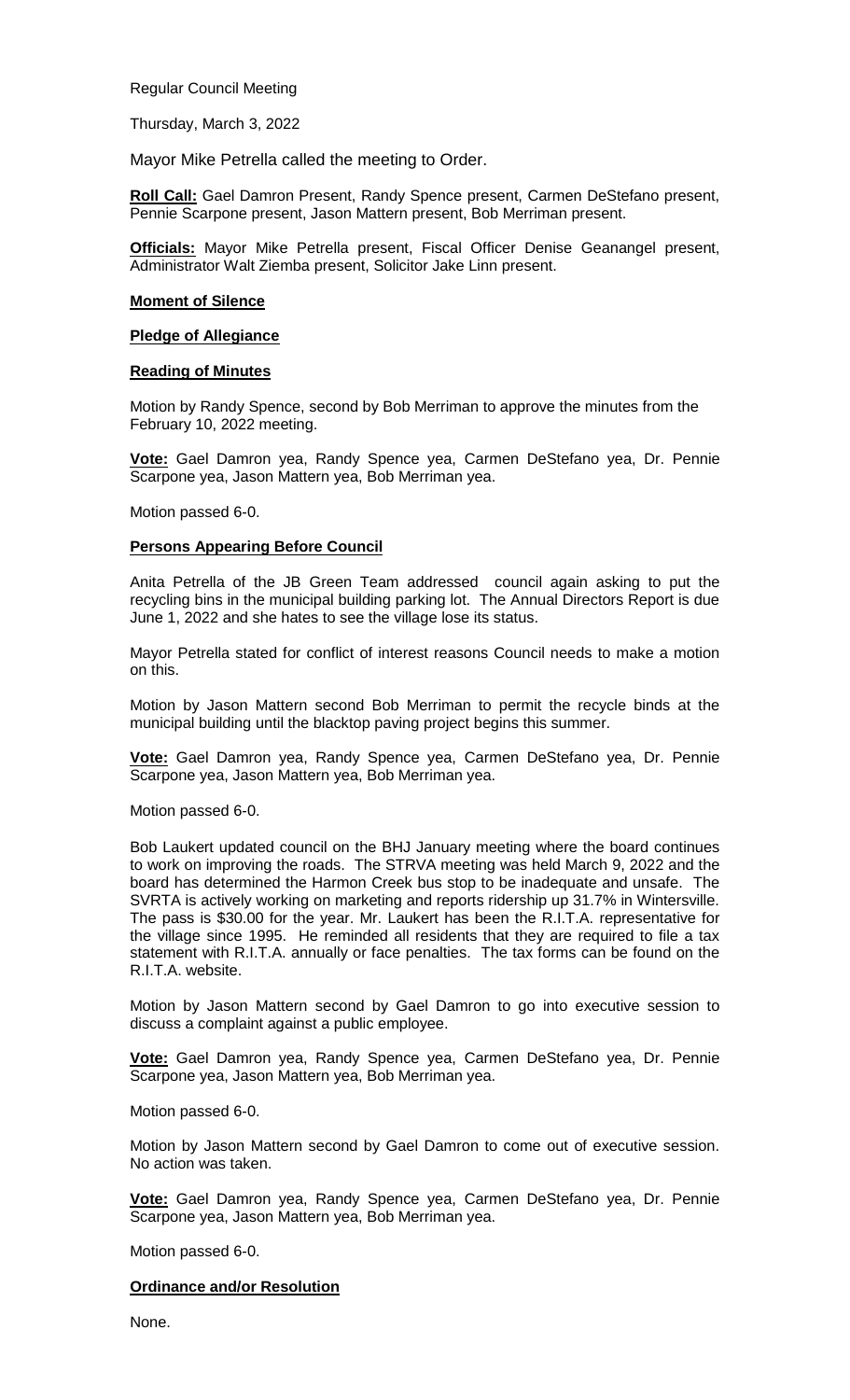### **Reports & Announcements**

Mayor Petrella read the Magistrate, Police and Code Enforcement officers reports for the month of February.

Mayor Petrella received estimates for the municipal building repairs.

Motion by Gael Damron second by Carmen Destefano to accept the estimate from George Petrella in the amount of \$1,825.00 to paint the main floor of the municipal building to include repairs to all walls, 2 coats on all walls, 16 doors & frames.

**Vote:** Gael Damron yea, Randy Spence yea, Carmen DeStefano yea, Dr. Pennie Scarpone yea, Jason Mattern yea, Bob Merriman yea.

Motion passed 6-0.

Motion by Pennie Scarpone second by Bob Merriman to accept the estimate from EMR Sales & Service to convert all interior building light fixtures to LED bulbs.

**Vote:** Gael Damron yea, Randy Spence yea, Carmen DeStefano yea, Dr. Pennie Scarpone yea, Jason Mattern yea, Bob Merriman yea.

Motion passed 6-0.

Mayor Petrella is waiting for pricing on a new roof. The elevator has been repaired and keys have been ordered. A new fire security panel has been ordered to replace the damaged panel.

Mayor Petrella congratulated new Cross Creek Chief Casey Robinson. The Mayor did offer Magistrate Judge Jim Abrams a wage increase but he kindly declined.

Thunder in the Ville is scheduled for Friday, July  $8<sup>th</sup>$  and Saturday, July  $9<sup>th</sup>$ . The fireworks display will be Saturday night. A meeting with the Airport Board of Directors is to be scheduled to finalize the plans.

AT&T was contacted to raise the manholes on Cadiz Road. They will give 48-hour notice prior to the repairs. Clean-up of village garages will be gin soon. Utility bill payments on-line will be available once the water meter replacement project is completed. The village employees will be provided ID cards to be worn while working.

Mayor Petrella purchased a new printer for his office and paid for it himself.

Former Mayor Robert Martin is under investigation by the Ohio Attorney General's Office. Mr. Martin had requested the village pay for his legal expenses, but the request was denied.

# **Administrator Report**

Motion by Randy Spence second by Jason Mattern to approve the General Services Agreement with W.E. Quicksall and Associates to furnish general electrical services on an as-needed basis.

**Vote:** Gael Damron yea, Randy Spence yea, Carmen DeStefano yea, Dr. Pennie Scarpone yea, Jason Mattern yea, Bob Merriman yea.

Motion passed 6-0.

Mr. Ziemba provided an update of the 2022 salt purchases to date totaling \$82,184.40.

Motion by Jason Mattern second Bob Merriman to approve Mr. Ziemba to write a letter opposing HB 22-Municipal Water Bill.

**Vote:** Gael Damron yea, Randy Spence yea, Carmen DeStefano yea, Dr. Pennie Scarpone yea, Jason Mattern yea, Bob Merriman yea.

Motion passed 6-0.

The Moon Valley Waterline Project was approved by the Ohio EPA. Two public meetings will be upcoming, as well as an income survey. Mr. Ziemba is working to secure 1.2 million dollars of grant money with no loan for the project.